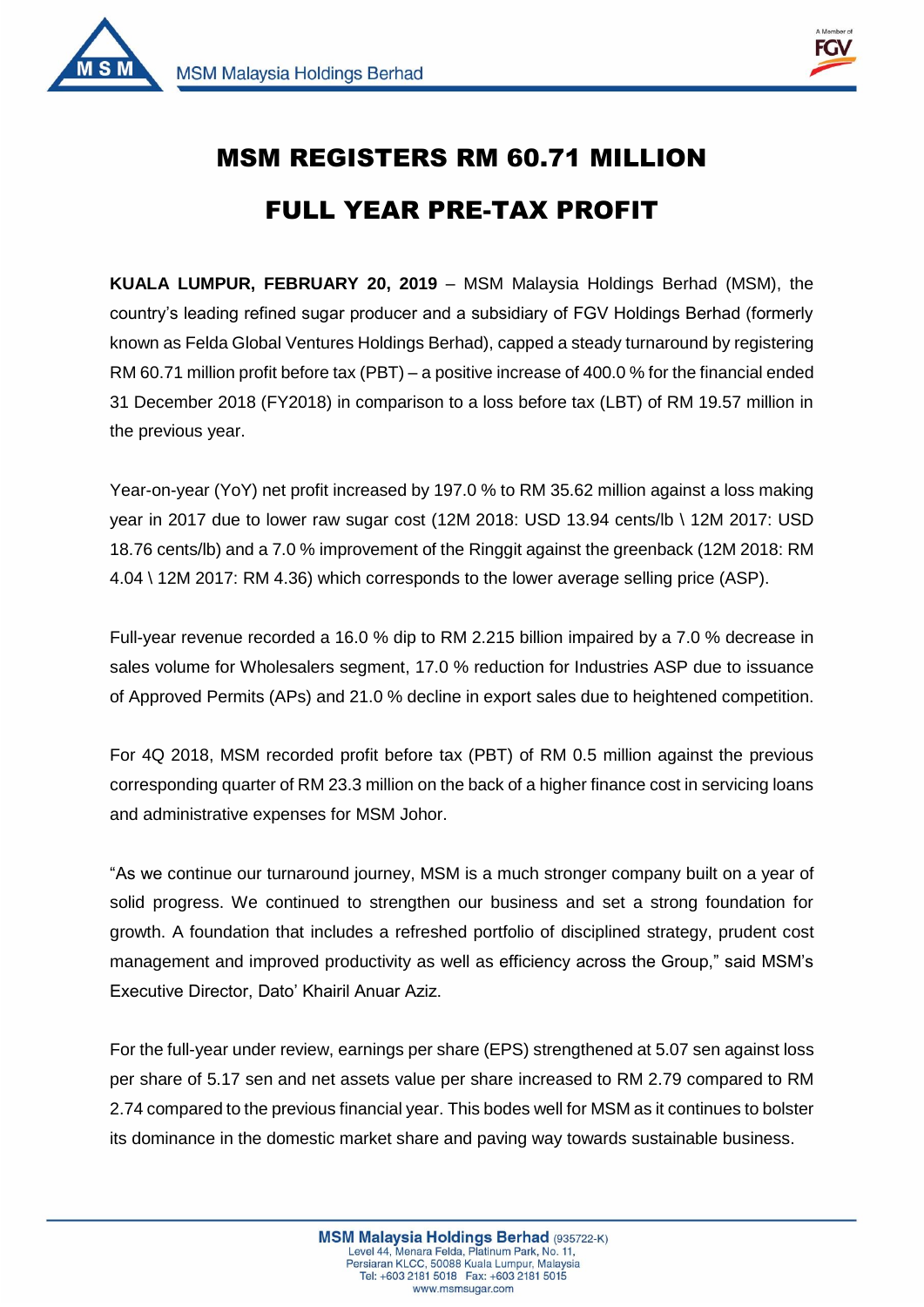

In tandem with the Year-on-Year strength of Ringgit against the US Dollar, MSM average raw sugar cost per metric tonne (MT) improved by 30 % with the average USD buying rate lowered to RM 4.0422 compared to RM 4.3611 in 2017.

He added, "On average we spend around USD 406 million on raw sugar purchase in 2018. This exposes us to price fluctuations in the commodity and currency market. In a bid committed to the Government to ensure an adequate sugar supply for the country, our risk mitigation elements have been improved significantly via sound policies in place to hedge strategically, average out our losses, avoid loss-making contracts as a pro-active measure to ensure our overall financial standing remains robust."

In a bid to ramp up production and sales, MSM Johor has successfully conformed to HALAL, MS (Malaysian Standard), QMS ISO 9001:2015, KOSHER, FSSC22000, ISO22000, HCCP and GMP certifications ensuring the safety and quality of the sugar products. As at December 2018, the yield had increased significantly from 80% to 94% and has produced 12,804.2 tonnes of ICUMSA 45 sugar grade which conforms to international standards and delivered to major international food and beverage (F&B) customers.

He added, "Generating revenue in 2019 will be another challenge due to the excise duty (soda tax) for sugar beverages of RM0.40 sen/litre beginning 1 April 2019. Although too early to draw any conclusions, the impact potentially reflect MSM's bottom-line. Nonetheless, MSM remain optimistic in its performance in the sugar business alongside the support of the Board Members, Management, employees and positive synergies from Shareholders and Stakeholders."

"We are reshaping the way we do our business to ensure that we remain competitive. Currently, we are exploring the downstream business that will give us more values as the product can go further down the value chain and potentially improve our bottom-line. We are open to talk to local as well as international F&B companies for possible partnership especially those who use sugar or sweetener as their main ingredient," he added.

Local refiners have been operating within a challenging business environment with the cost of doing business escalating steadily over the last several years. The industry has borne the increase in minimum wage, rising gas and electricity tariffs, while the ceiling price of refined sugar reduced at RM2.85 per kg in September 2018. In contrast, F&B manufacturers are able to transfer increased costs to consumers should their operational cost increase. Thus, MSM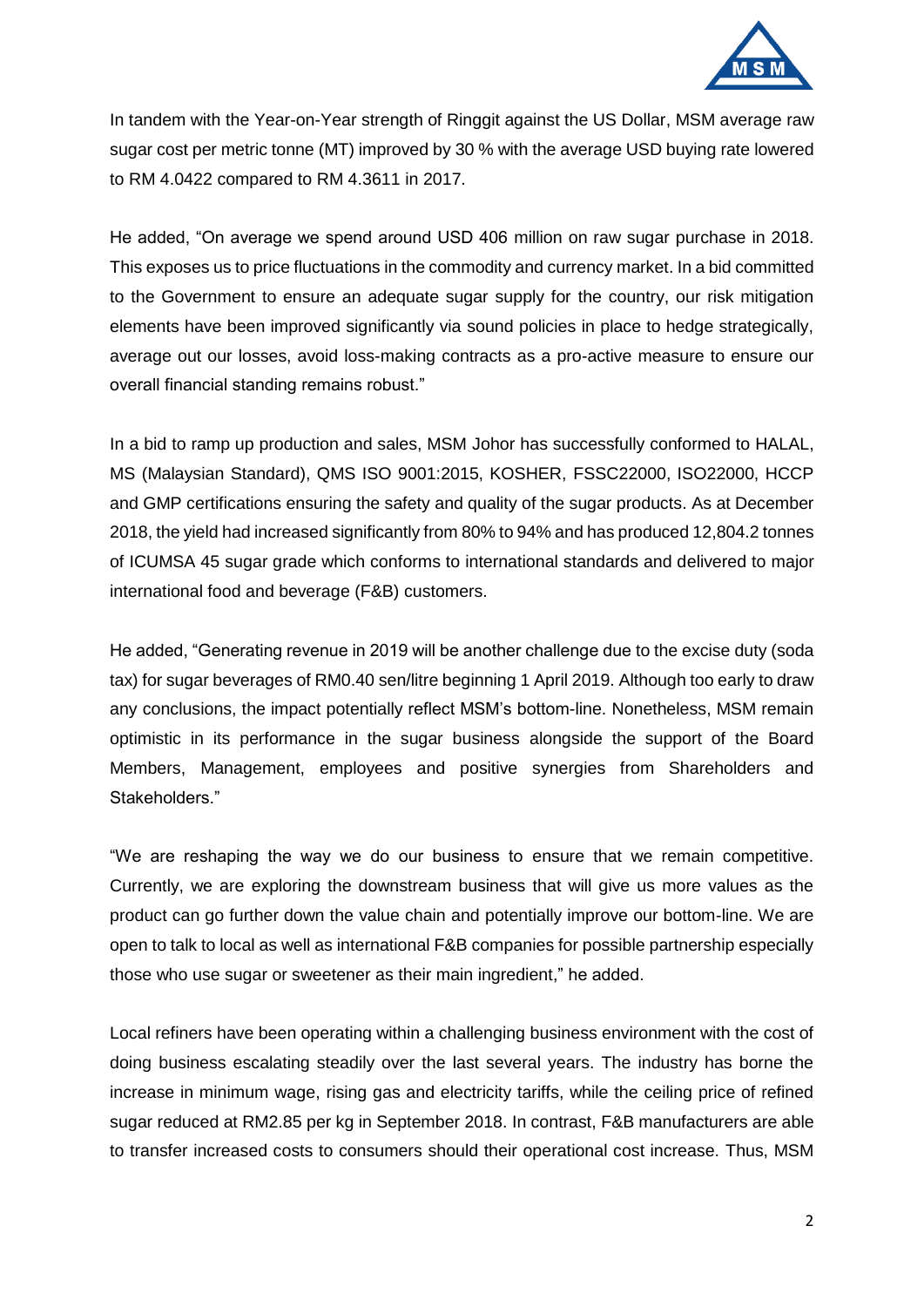

seeks the government's support to protect the local refiners by not issuing new sugar import permits because sugar is considered as strategic commodity in most part of the world.

The sugar industry has endured a challenging 2018, as global raw sugar prices dropped to a single digit mark to USD 9.91 c/lb for the first time in a decade as production soared in Thailand, India and the European Union (EU). The price of white sugar is experiencing pressure as Indian production touched 35.6 million tonnes for 2017-2018, oversupplying the domestic market and leading the Indian government to announce export subsidy thereby squeezing the market further.

Moving forward in the 2019/20 season, as Brazil diverts its sugarcane harvest into ethanol production and EU switching from sugar beet into more profitable crops, world sugar prices are forecasted to rise with the market swinging into deficit season.

A clear direction for 2019, MSM is optimistic to solidify its leadership role in the sugar industry, improve its earnings, deliver core financial values and long-term profitable growth.

**-ENDS-**

## **About MSM Malaysia Holdings Berhad (MSM)**

MSM Malaysia Holdings Berhad (MSM) is Malaysia's leading refined sugar producer and one of the biggest sugar refiner in Asia. MSM is involved in producing, marketing and selling refined sugar products under the Gula Prai brand. The company conducts its business principally through three operating subsidiaries, MSM Prai Berhad, MSM Perlis Sdn Bhd, and MSM Sugar Refinery (Johor) Sdn Bhd. In addition, MSM also operates a logistics company – MSM Logistics Sdn Bhd and a trading company – MSM Trading International DMCC, based in Dubai, United Arab Emirates.

At present, MSM's annual production capacity is up to 2.25 million tonnes of refined sugar. In 2018, MSM produced 987.467 tonnes of refined sugar, of which 109,613 tonnes are catered for the export market. Currently, MSM corroborates up to 58% of the domestic market share. MSM has been listed on the Main Market of Bursa Malaysia since 2011 and has a market capitalisation of RM 1.83 billion as at 31 December 2018. MSM combines economic success with environmental protection and social responsibility for a sustainable future.

MSM offers a variety of products ranging from white refined sugar of various grain sizes to soft brown sugar. These are marketed and sold in a variety of packaging options under its flagship brand - Gula Prai. MSM also sells molasses, a by-product of the refining process, to distilleries and producers of ethanol, animal feed and yeast, among other products. Aside from household consumers, MSM sells to a wide range of customers in Malaysia and in other countries directly and indirectly through traders, wholesalers and distributors. Its customers include major companies in the beverage and confectionery industries, hotels, restaurants and food outlets.

For more information, please visi[t www.msmsugar.com](http://www.msmsugar.com/)

## **Forward Looking Statements**

Certain statements in this media release regarding MSM's operations may constitute forward-looking statements. These statements can be identified by key words such as "believes", "estimates", "anticipates", "expects", "intends", "may", "will", "plans", "outlook" and other words of similar meaning in connection with a discussion of future operating or financial performance. These statements relate to the plans, objectives, goals, strategies, future operations and performance of MSM. Actual results and outcomes may differ materially from those projected in any forward looking statements due to various events, risks, uncertainties and other factors. We neither intend to nor assume any obligation to update or revise any forward looking statements, whether as a result of new information, future events or otherwise.